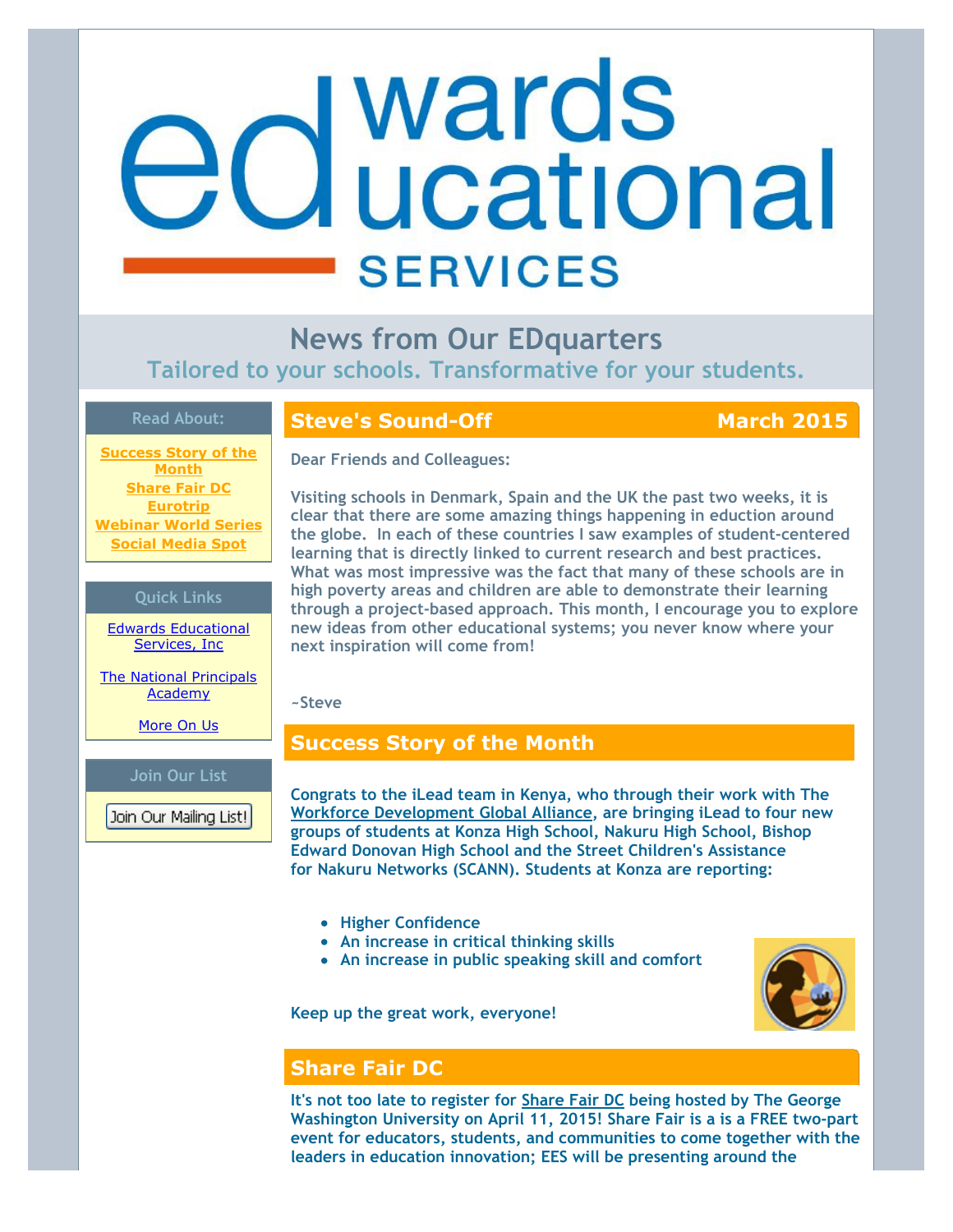**innovative leadership experience, iLead 21.** 

**[Register](http://r20.rs6.net/tn.jsp?e=001tncpLtex2qH9iX4lWOiv48vUyCIKoNSRribrR8govX2x_R1l0pyjm1i91cgUXyYehK_i0ETZ1cuPwNwP0JrYYkmnunykl_tjxERQVmsZkkEyKqpwUTP2NRzaMnSEvoJWIM5EedS4IhkyLg_efyLFRAqp8Z50JNbkrAO77vp6YBUjHug5W5NVp4KuLj6Se1a9EywQtGIN4rx5f0Pa3M13fA==) today!** 



# **Eurotrip with Vega Schools**

**What does 21st Century learning look like across the globe? Steve Edwards and Sandy Hooda of Vega Schools set out to find out this March, with trips to 21st Century Schools in the United Kingdom, Barcelona, and Copenhagen!** 



**In Copenhagen, students experience interdisciplinary learning based on a theme. This is the Monet room!**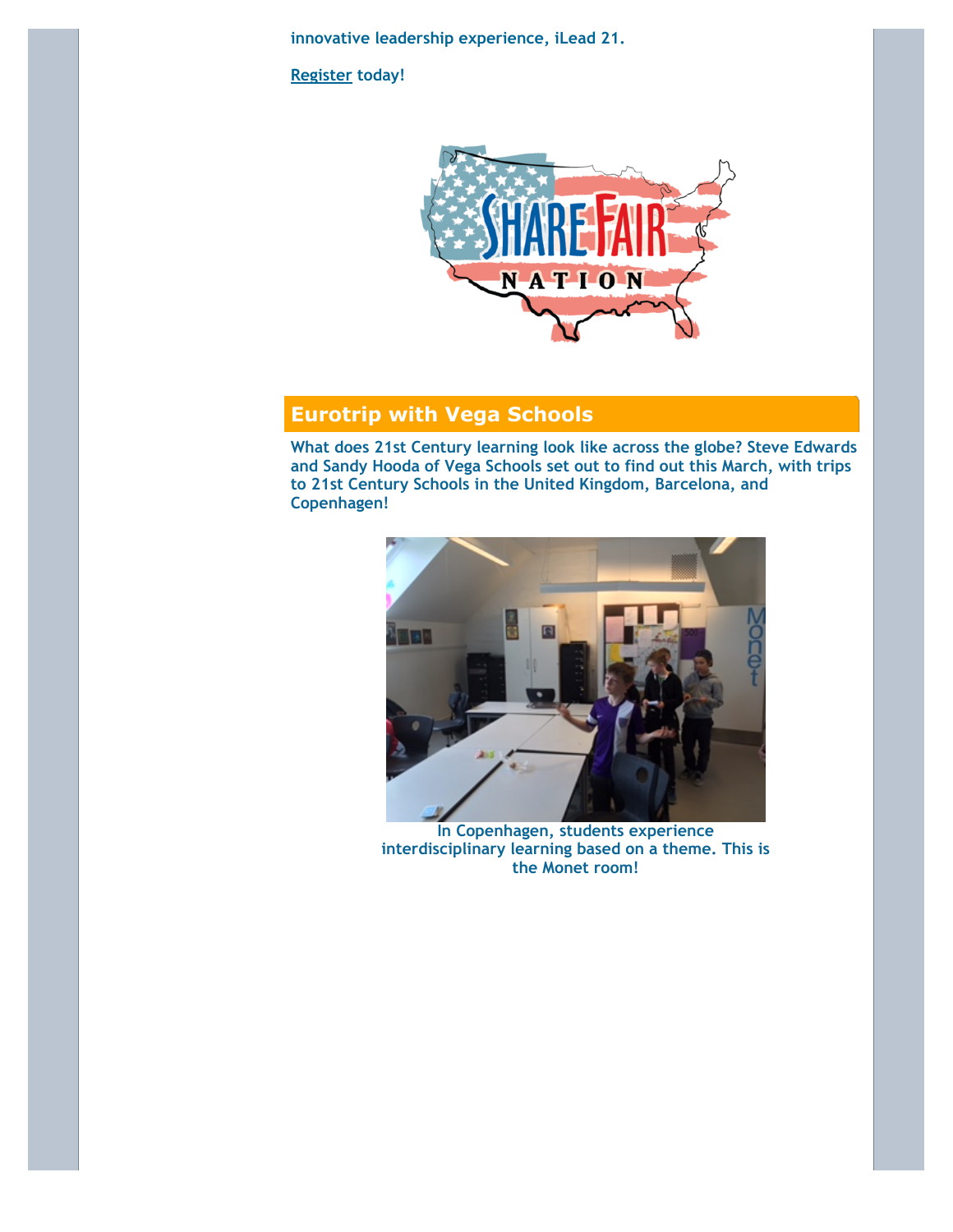

**In Barcelona, students are working in teams on a real-world project.**



**Collegi Montserrat in Barcelona.**

# **Webinar World Series**

**Steve can now add omnipresent to his list of professional qualifications thanks to webinars! Webinars are a highly effective, environmentally friendly, and cost efficient way of communicating. Let ESS design a webinar series specifically tailored to your needs and interests! Email [Michelle](mailto:michelle@edwardsedservices.com) for more information!** 



# **Let's Be Social**

**Stay on top of all the news happening within Edwards Ed and beyond:**